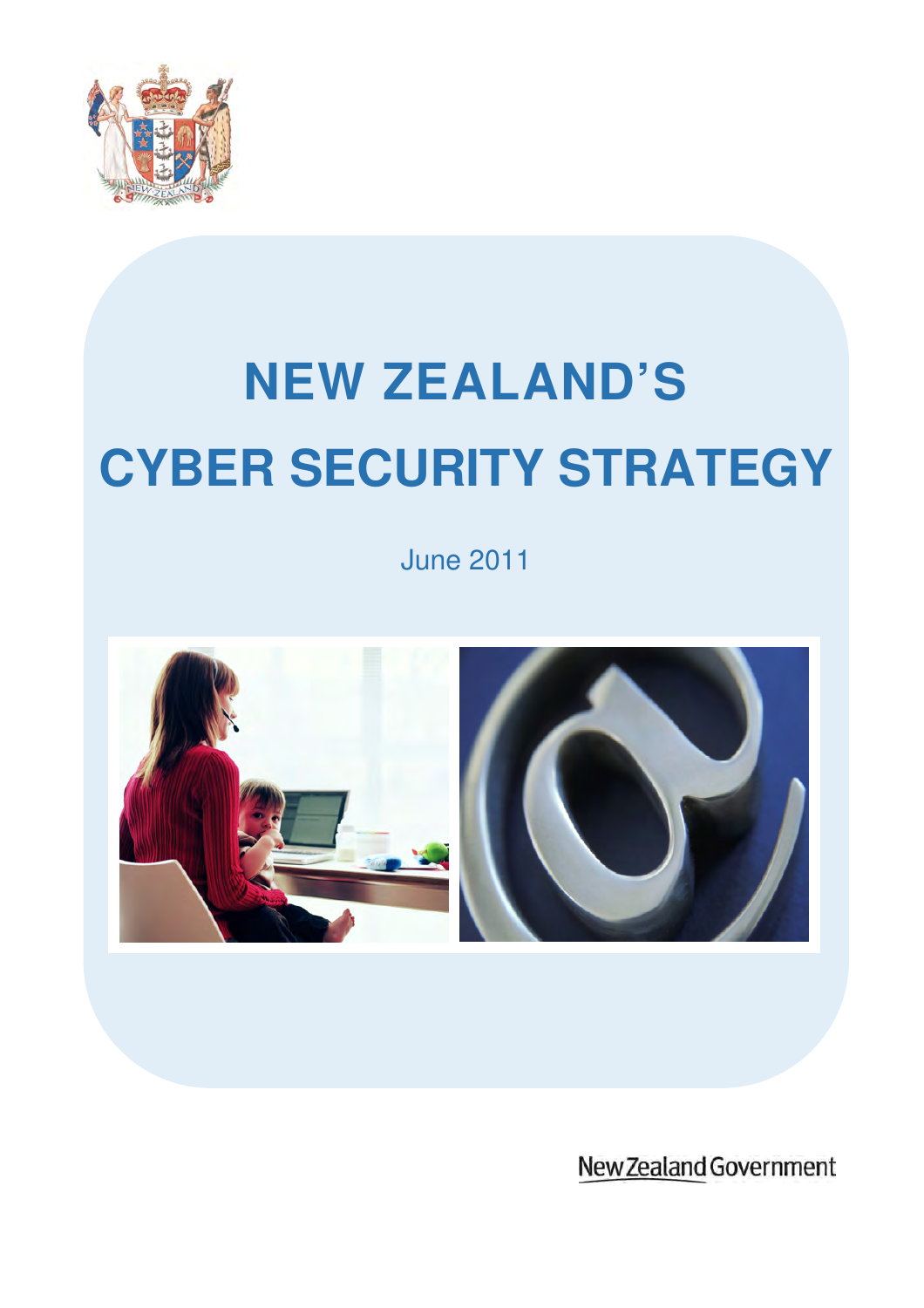New Zealand's Cyber Security Strategy

**© New Zealand Government**  7 June 2011 ISBN: 978-0-478-38200-6 www.med.govt.nz/cyberstrategy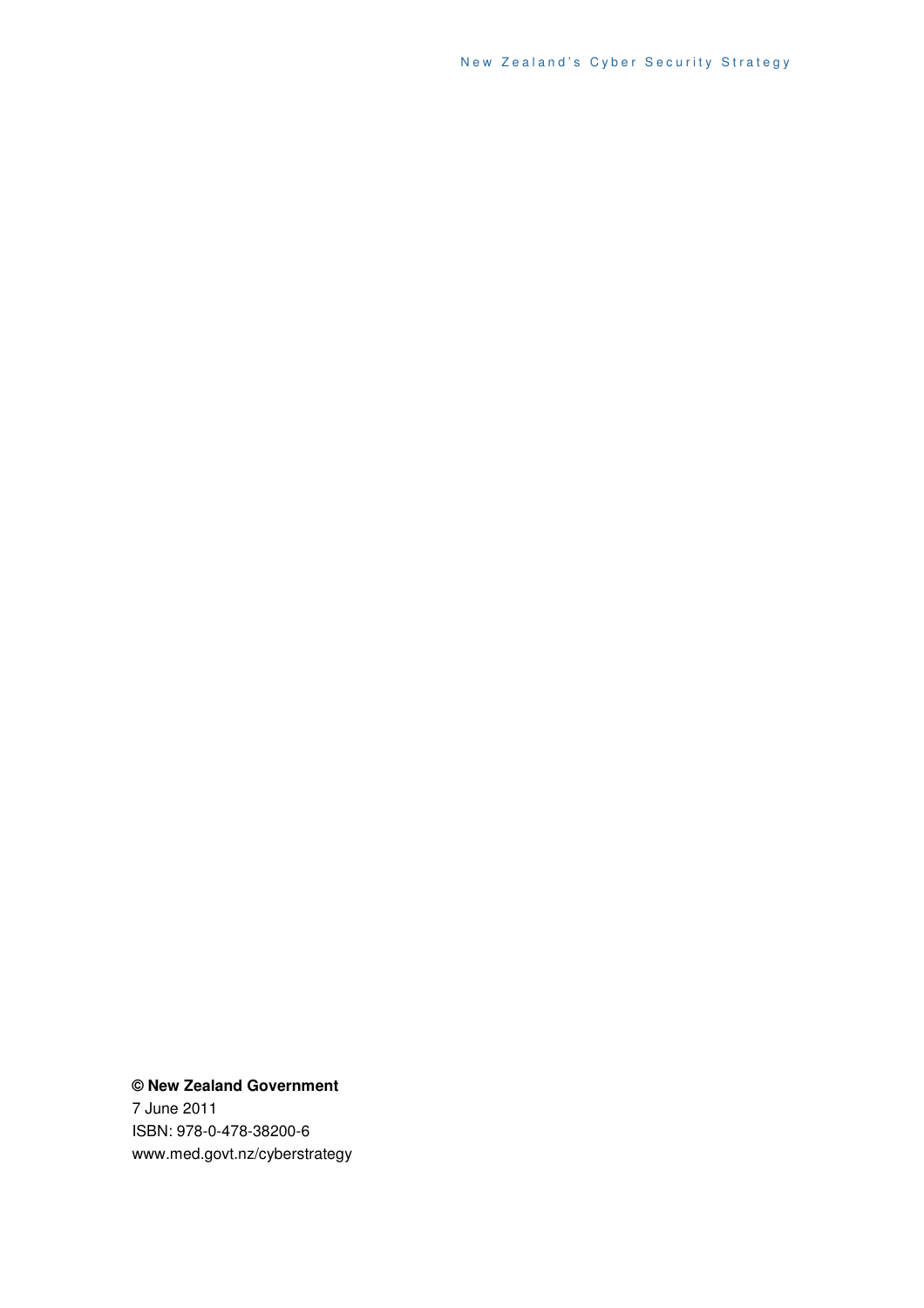# **Foreword from the Minister**

The Internet and digital technologies are transforming the global economy and connecting people as never before. New Zealand citizens, businesses and the Government are readily embracing the many advantages that these technologies offer.

Everyday activities such as banking, shopping and accessing government services are increasingly being carried out online whenever and wherever it is convenient for people to do so. New Zealand businesses are using the Internet and other digital technologies to access new markets, drive process efficiencies and improve their service delivery.



The Government's Ultra-Fast Broadband and Rural Broadband initiatives will help New Zealanders maximise the benefits of the Internet by providing significantly faster broadband.

At the same time, our increasing use of the Internet and other digital technologies increases our vulnerability to cyber threats. Criminals are increasingly using cyber space to gain access to personal information, steal businesses' intellectual property, and gain knowledge of sensitive government-held information for financial or political gain or other malicious purposes. National borders present no barrier.

New Zealand's Cyber Security Strategy is the Government's response to the growing cyber threat. The Strategy builds on existing government and non-government efforts to improve New Zealand's cyber security. It brings forward targeted initiatives aimed at improving cyber security for individuals, businesses, critical national infrastructure and government.

The Strategy reflects the fact that an improved New Zealand cyber security response is a shared responsibility. Government will continue to partner with industry and non-government organisations to ensure the initiatives outlined in the Strategy are delivered in the most effective and efficient way.

Meeting the evolving cyber threat requires ongoing vigilance and flexibility to respond to the changing environment. I am confident we can work together to meet this challenge.

Hon Steven Joyce **Minister for Communications and Information Technology**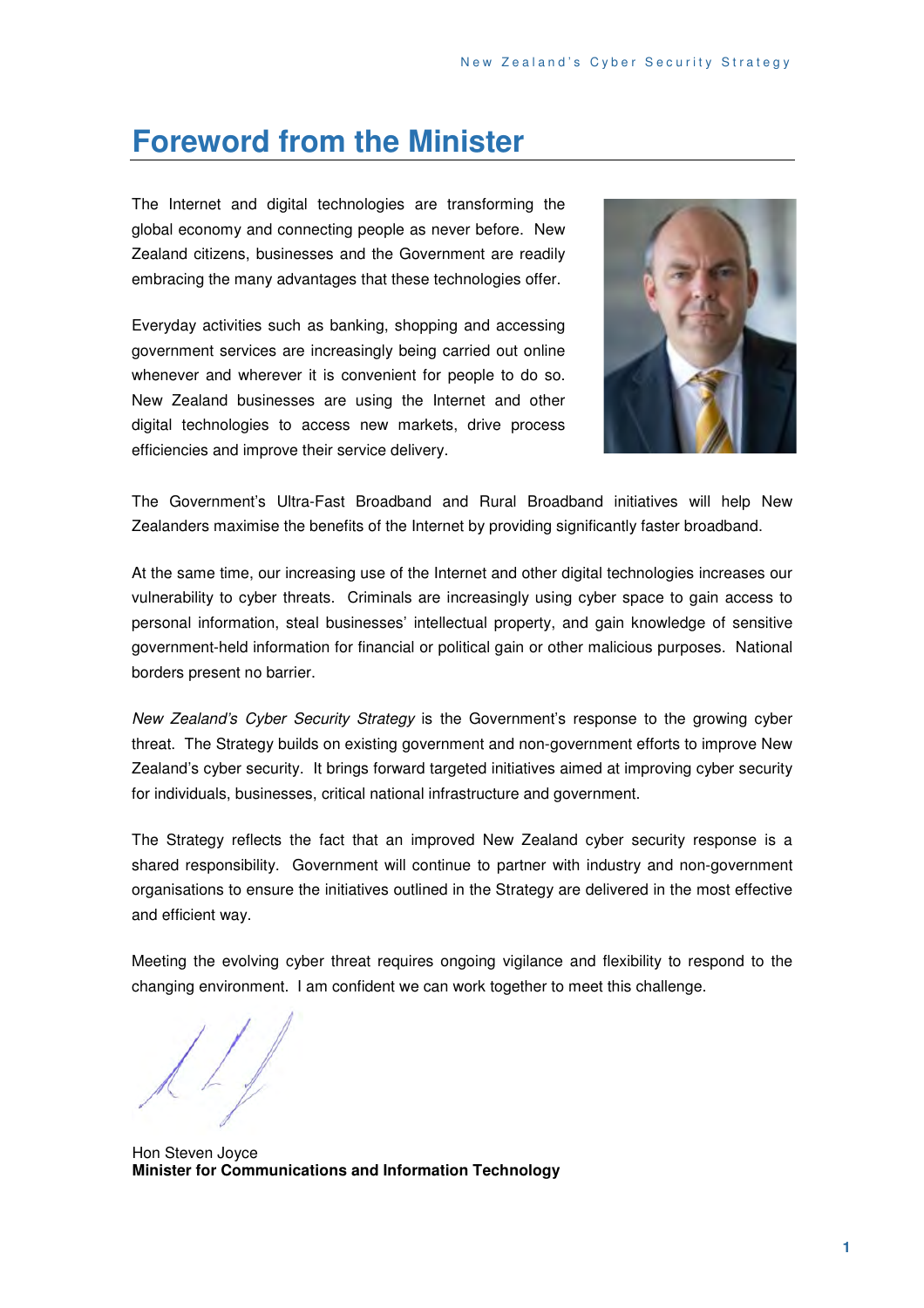# **Introduction**

A well-functioning cyber space provides important benefits for New Zealanders. The Internet and digital technologies enable New Zealanders to have global access to products and services and reduce our geographical isolation by connecting us with the rest of the world.

Access to greater internet bandwidth and wireless technology – in particular mobile devices such as smart phones – is transforming how New Zealanders access the Internet and how business is transacted in New Zealand. Convenient, high-speed access to information and services is increasingly in demand.



Our critical national infrastructure providers, including the banking and finance, telecommunications, transportation and energy sectors, and other businesses, are more and more reliant on digital systems.

Government agencies utilise the Internet, digital document management systems and shared online platforms in their day-to-day business. Increasingly, New Zealanders are accessing government services online, to complete tasks such as submitting tax returns and making applications for passport renewals and student loans.

### **Internet Usage**

- At least 75% of New Zealanders have access to the Internet at home.<sup>1</sup>
- Over 70% of New Zealand Internet subscribers have access to broadband.<sup>2</sup>
- 77% of New Zealand businesses use Internet banking and 50% of rural businesses buy goods and services online.<sup>3</sup>

With our ever-increasing use of, and reliance on, the Internet and digital technologies comes increased exposure, and vulnerability, to cyber threats.

Cyber attacks are becoming more advanced and sophisticated. Incidents reported internationally suggest that attacks are increasingly targeted at intellectual property and other proprietary information held by businesses, as well as at individuals. Many attackers are coordinated, well-funded, and investing heavily in new ways to exploit the digital environment.

 1 Statistics New Zealand Household Use of ICT Survey – 2009.

 $2$  As above.

 $3$  MYOB Business Monitor Internet survey  $-$  2011.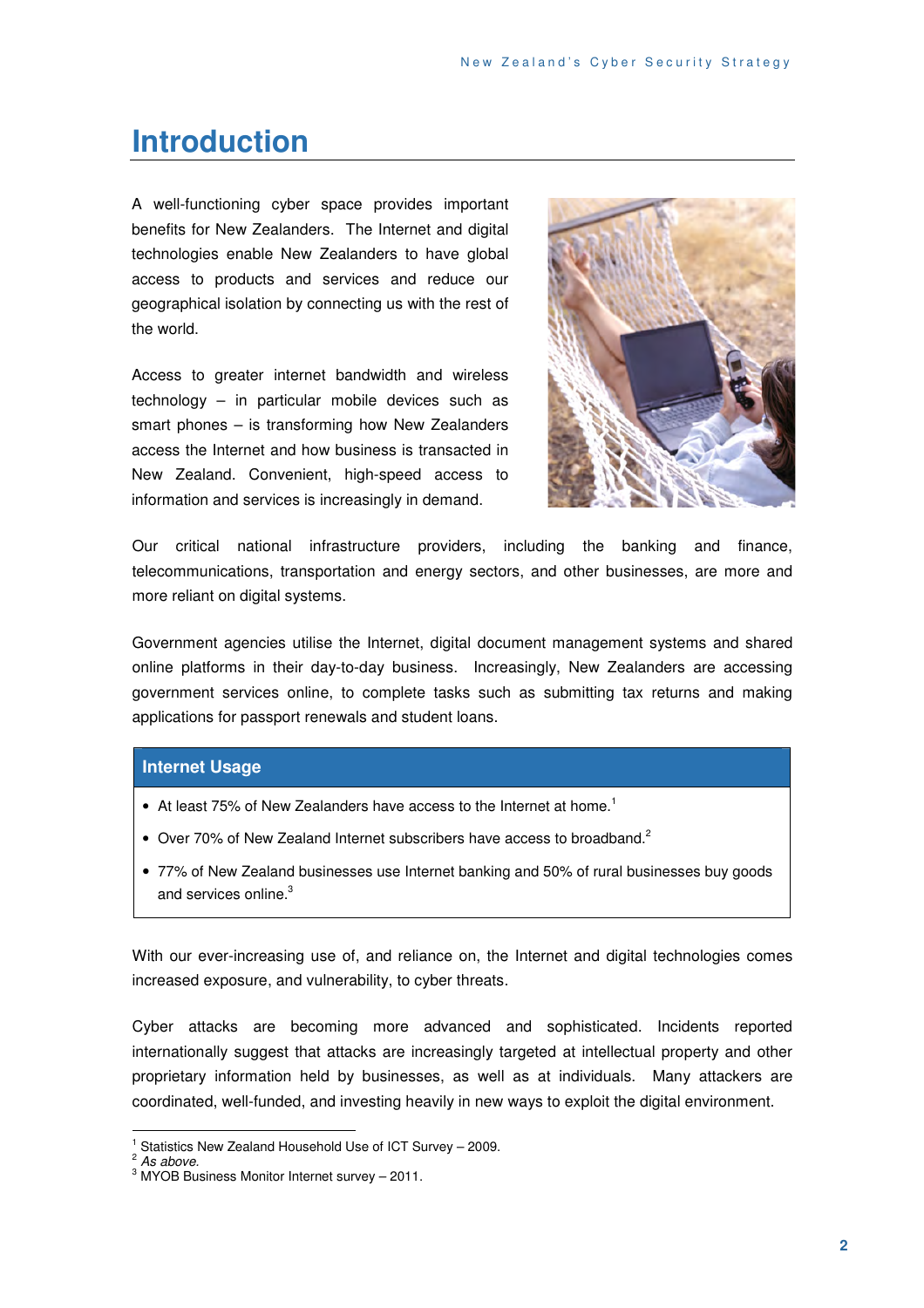### **An Increasing and Evolving Global Threat**

- $\bullet$  In 2010 alone, one third of all malware in existence was developed.<sup>4</sup>
- 2010 has been marked by some of the most high-profile, targeted attacks that the cyber industry has ever witnessed.<sup>5</sup>
- There was an upward trend in Trojan botnet activity during 2010, which has gained momentum despite increasing coordinated efforts to shut down botnet activity.<sup>6</sup>
- "Spear phishing", a more targeted phishing technique using information gained from other sources to give a veneer of authenticity, grew in prevalence in 2010.<sup>7</sup>

### **The Role of Government**

New Zealand is not immune from cyber attacks. A successful targeted cyber attack could disrupt our critical services, negatively impact our economy and, potentially, threaten our national security. Cyber attacks can interfere with the production and delivery of essential goods and services or result in the theft of intellectual property or personal information.

New Zealand's cyber security response must meet the challenging nature of the increasing and evolving cyber security threat. New Zealand needs to ensure its cyber security activities are as coordinated and effective as possible to be able to identify and mitigate emerging cyber threats.

The Government has a responsibility to protect its own systems and assist critical national infrastructure providers to ensure New Zealanders and New Zealand businesses can access government and other essential services.

The Government also has a role in helping to provide a safe digital environment for businesses and individuals to operate in. This includes helping New Zealanders and businesses to be more aware of cyber threats, and how to take measures to protect themselves, and establishing appropriate organisational and legal frameworks.

Government units have already been established to tackle issues such as scams, spam, identity theft, electronic crime and critical national infrastructure protection. The Government also provides support to NetSafe, an independent non-profit organisation, to deliver cyber safety education and awareness programmes in schools.

The Government is actively working with New Zealand's international security partners on cyber security issues and is currently reviewing New Zealand's legal framework in relation to the growing issue of international cyber crime.

 4 PandaLabs Annual Security Report – 2010.

<sup>5</sup> IBM X-Force Trend and Risk Report – 2010.

 $6$  As above.

 $7$  As above.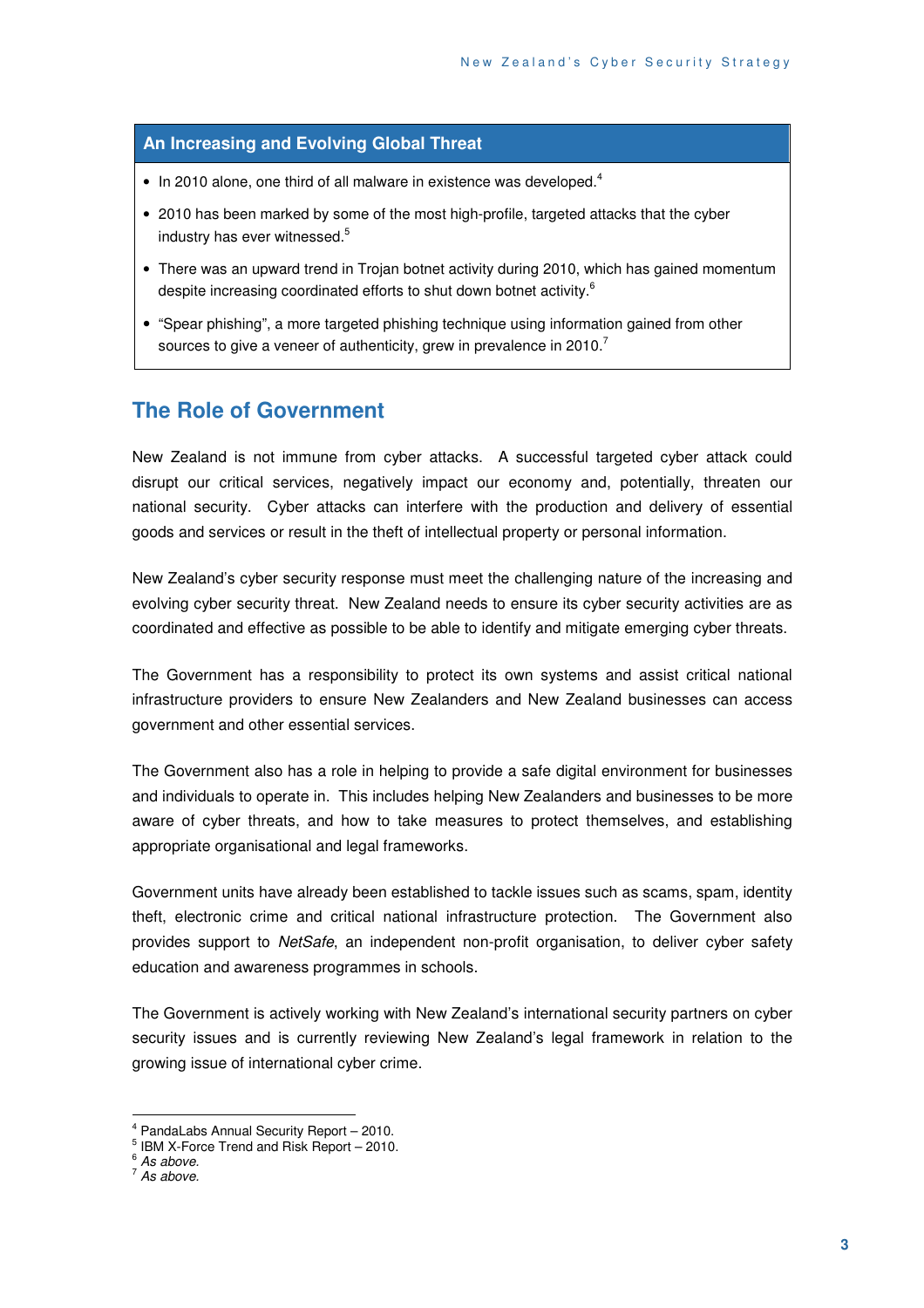# **Cyber Security Threats**

The threat to New Zealanders and the New Zealand economy from cyber intrusions is real and growing.

New Zealanders are already targets of common cyber threats, such as malware, scams and identity theft.

Attackers exploit vulnerabilities in software, hardware and user behaviour. They take advantage of people who fail to follow basic cyber security practices, such as regularly updating their passwords, updating their antivirus software and using protected wireless networks.



Once attackers have access to a computer or network, they can steal or distort the information stored on it, corrupt its operations or program it to attack other computers and systems.

Unprotected home computers that are infected with malware can be used as a resource to build botnets. Botnets harness the computing power of thousands or even millions of individual computers to launch remote attacks on information and communications networks, commercial systems and government websites with the aim of denying the legitimate use of the service.

### **The Threat to New Zealand**

- $\bullet$  70% of New Zealand adults have been the targets of some form of cyber crime<sup>8</sup>, with the most common complaints being computer scams, fraud and viruses/malware.<sup>9</sup>
- New Zealanders are frequently the targets of international scams and fraud attempts, losing up to \$500 million due to scams annually.<sup>10</sup>
- International data suggests 133,000 New Zealanders per annum are victims of identity fraud (the majority of cases having a cyber element), with around one third falling victim to identity theft and two thirds falling victim to credit or bank card fraud.<sup>11</sup>
- A recent survey showed that 54% of New Zealanders feel they know little or nothing at all about computer security risks and solutions.<sup>12</sup>
- 59% of New Zealanders do not secure their mobile phones, PDAs or smart phones by using, and regularly changing, a password or PIN.<sup>13</sup>

 $\overline{a}$ 

<sup>8</sup> Norton Cybercrime Report 2010: The Human Impact.

<sup>&</sup>lt;sup>9</sup> New Zealand Police – 2011.

<sup>10</sup> Ministry of Consumer Affairs – 2010.

<sup>11</sup> Department of Internal Affairs – 2010.

<sup>&</sup>lt;sup>12</sup> AVG/NetSafe Survey - March 2011.

<sup>13</sup> Unisys Security Index – 2010.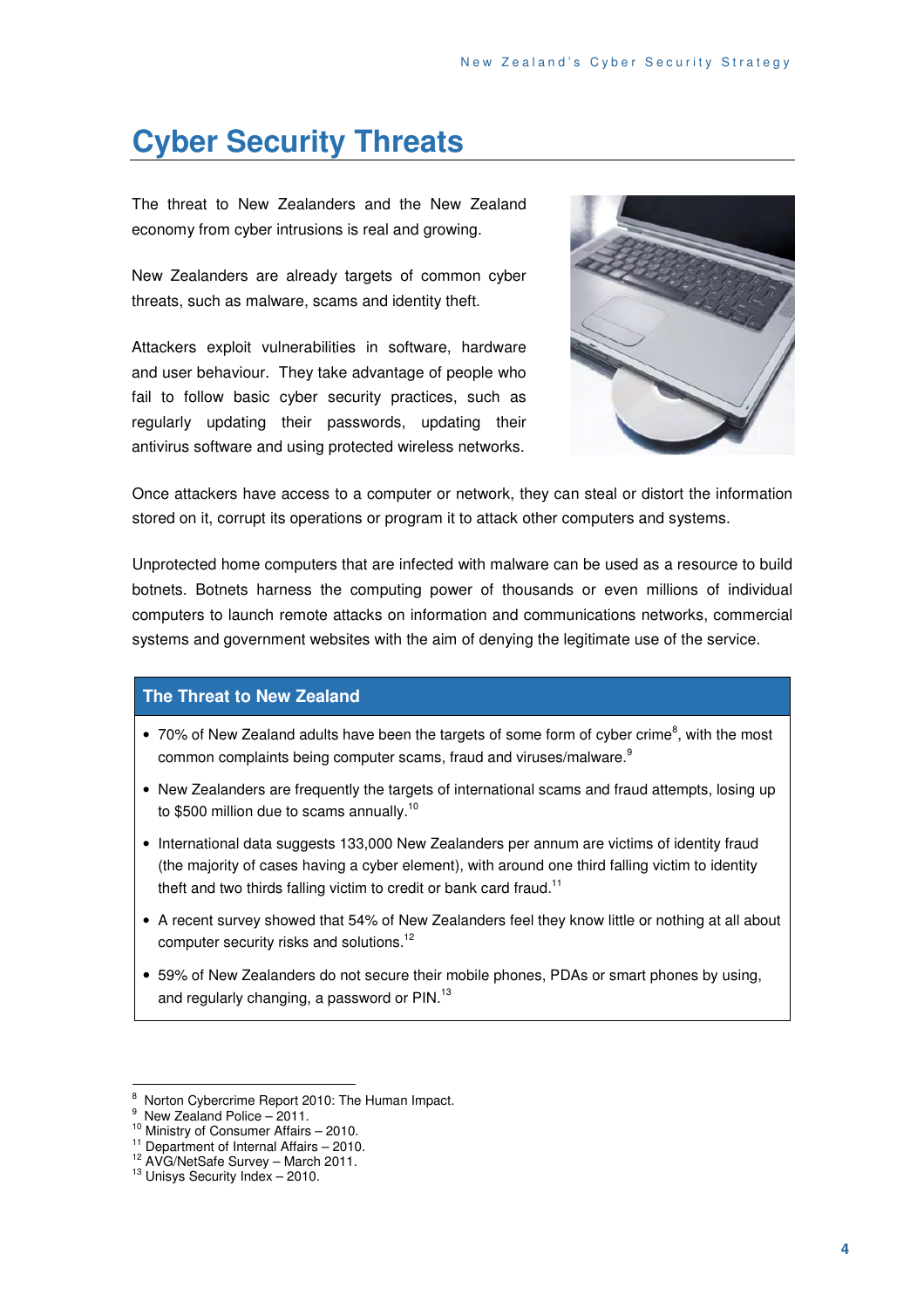### **Cyber crime**

Criminals operating in cyber space are often well-organised and well-funded. They are constantly targeting home users, businesses and government systems. Organised criminals are involved in activities such as identity theft, selling fake goods and services and trading information with other criminals such as stolen credit card details, passwords and malware.

Criminals are finding increasingly sophisticated ways to gain access to information online. For example, as the popularity of social networking sites increases, criminals are exploiting opportunities to use these sites to access individuals' personal information<sup>14</sup>. In addition to obtaining personal information, cyber criminals also seek to obtain intellectual property and government-held information for financial gain.

### **Social Networking Targets**

- Cyber criminals are increasingly using social networking sites to lure victims to websites that attempt to push malware or launch an attack on the victim's computer.<sup>15</sup>
- Attackers exploit the profile information available on social networking sites (e.g. birth dates, phone numbers, employment details and other information) to mount targeted attacks.<sup>16</sup>

### **Cyber Espionage**

Some of the most advanced and persistent cyber attacks on governments and critical infrastructure worldwide are thought to originate from foreign military and intelligence services or organised criminal groups. Media organisations around the world are reporting attacks on government systems, national infrastructure and businesses that have resulted in access to commercially sensitive information, intellectual property and state or trade secrets.

### **Hacktivism**

There has also been a global increase in 'hactivism'. Hacktivists seek to gain control over computer systems or websites to manipulate them to promote a cause, make a political statement or disrupt services, for example, by overloading websites with botnet attacks, which can deny or prevent the legitimate use of the service.

### **Terrorist use of the Internet**

Terrorists recognise the growing worldwide dependence on cyber systems and may seek to take advantage of the vulnerabilities that exist. It is likely that terrorists will continue to develop their cyber capability and use of the Internet to support recruitment and fundraising activities.

 $\overline{a}$ <sup>14</sup> Sophos Security Treat Report - 2010.

<sup>&</sup>lt;sup>15</sup> Symantec Internet Security Threat Report: Trends for 2010.

 $16$  As above.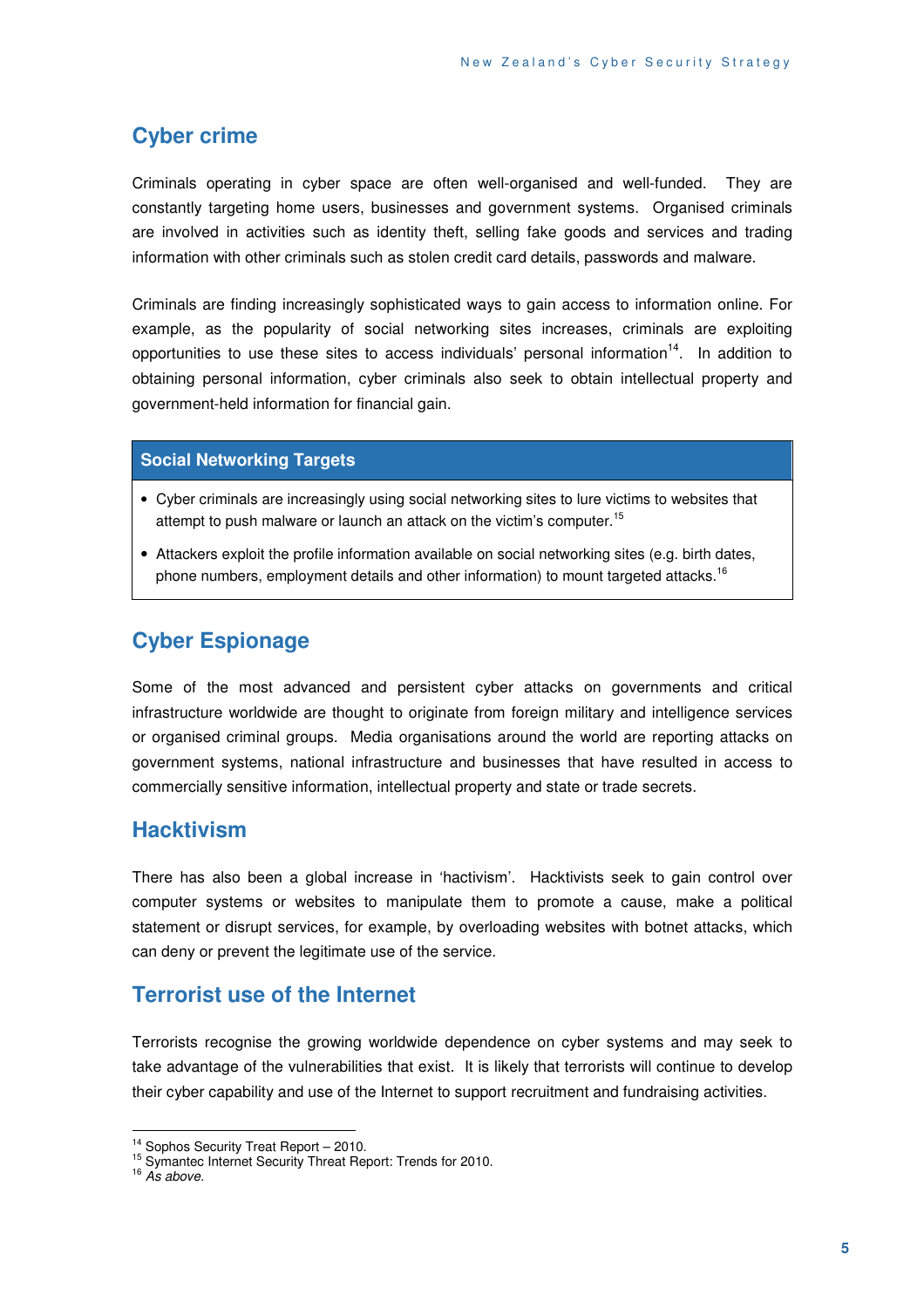# **New Zealand's Response**

New Zealand's Cyber Security Strategy outlines the Government's response to the growing cyber threat. The Strategy highlights initiatives for individuals, businesses and government to strengthen New Zealand's cyber security position.

The key objectives of the Strategy are to:

- **E** raise the cyber security awareness and understanding of individuals and small businesses;
- **EXECUTE:** improve the level of cyber security across government; and
- **•** build strategic relationships to improve cyber security for critical national infrastructure and other businesses.

The Government has appointed the Ministry of Economic Development as the lead policy agency responsible for coordinating cyber security policy and implementing this Strategy.

### **A Partnership Approach**

Improving cyber security is a shared responsibility. In developing this Strategy, the Government has sought input from a wide range of stakeholders across government, industry, nongovernment organisations and academia.

The Government will continue to build partnerships and work with these stakeholders to implement the initiatives outlined in the Strategy and to explore further opportunities to enhance New Zealand's cyber security response.

Internationally, the Government will continue to collaborate with security and trade partners to ensure New Zealand contributes effectively to global cyber security initiatives.

### **Priority Areas and Key Initiatives**

New Zealand's Cyber Security Strategy has three priority areas:

- **1.** Increasing Awareness and Online Security
- **2.** Protecting Government Systems and Information
- **3.** Incident Response and Planning

The Strategy identifies key initiatives, and longer-term initiatives, under these priority areas. Implementation of the key initiatives will begin in 2011.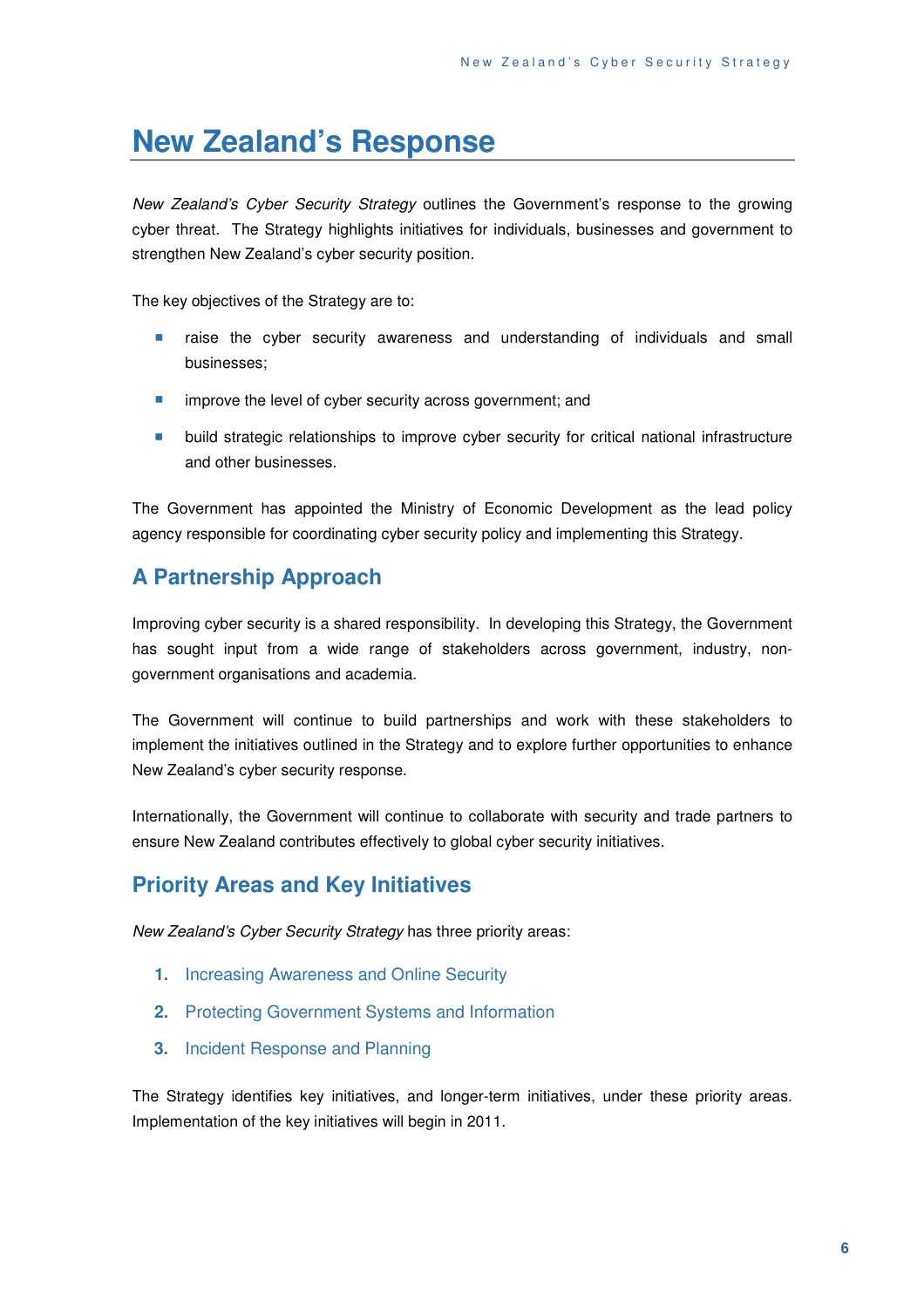## **Priority 1 – Increasing Awareness and Online Security**

Individuals and businesses have a responsibility and interest to ensure they carry out their activities in cyber space as safely as possible. The Government has a role in helping to enable a safe cyber environment and helping New Zealanders and businesses to access the tools and information they need to operate as securely as possible in cyber space.



The Government is working with industry and non-government organisations, such as NetSafe, on initiatives to improve access to cyber security information and advice. The Government is also working with industry and non-government organisations on initiatives to raise the cyber security awareness of individuals and small businesses and to increase understanding of cyber security threats.

The Government will seek the views of Internet Service Providers and other organisations on measures to address problems such as infected computers and botnets.

### **Key initiatives:**

- Partner with industry and non-government organisations, such as NetSafe, to:
	- centralise cyber security information and resources for ease of access; and
	- deliver a coordinated cyber safety awareness-raising programme.

### **Longer-term initiative:**

**Progress work with Internet Service Providers to develop appropriate solutions to** address cyber security issues, such as infected computers and botnets.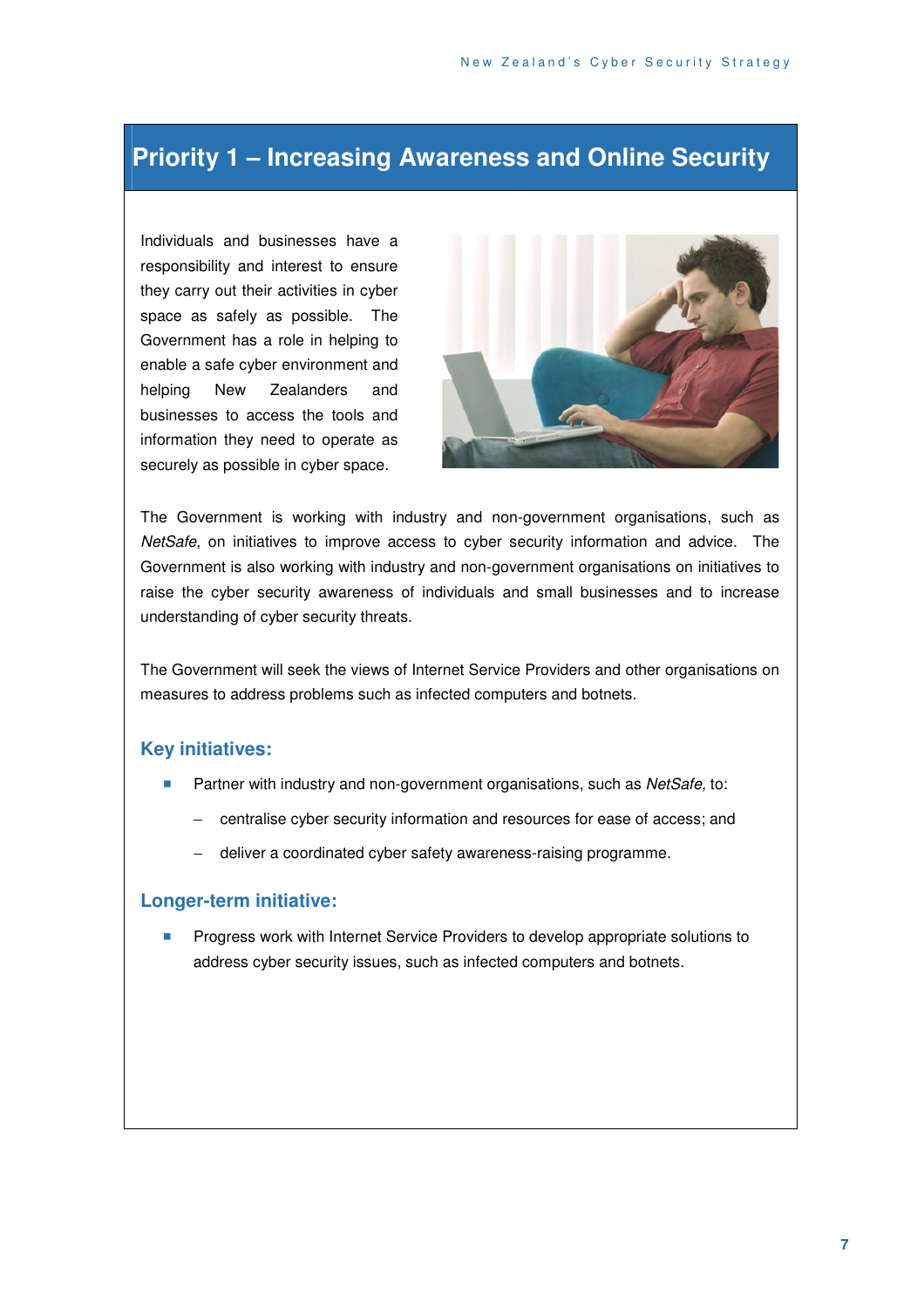# **Priority 2 – Protecting Government Systems and Information**

The Government has a responsibility to protect the personal and commercial information entrusted to it by its citizens and businesses from harmful or unauthorised use. Nationally sensitive material must also be protected.



As a priority, the Government will establish a National Cyber Security Centre within the Government Communications Security Bureau.

The National Cyber Security Centre will build on existing cyber security and information assurance capabilities to provide enhanced protection of government systems and information against advanced and persistent threats.

The Government will also take steps to enhance cyber security practices within government agencies.

### **Key initiatives:**

- **Establish a National Cyber Security Centre within the Government Communications** Security Bureau.
- Implement steps to improve cyber security practices in government agencies.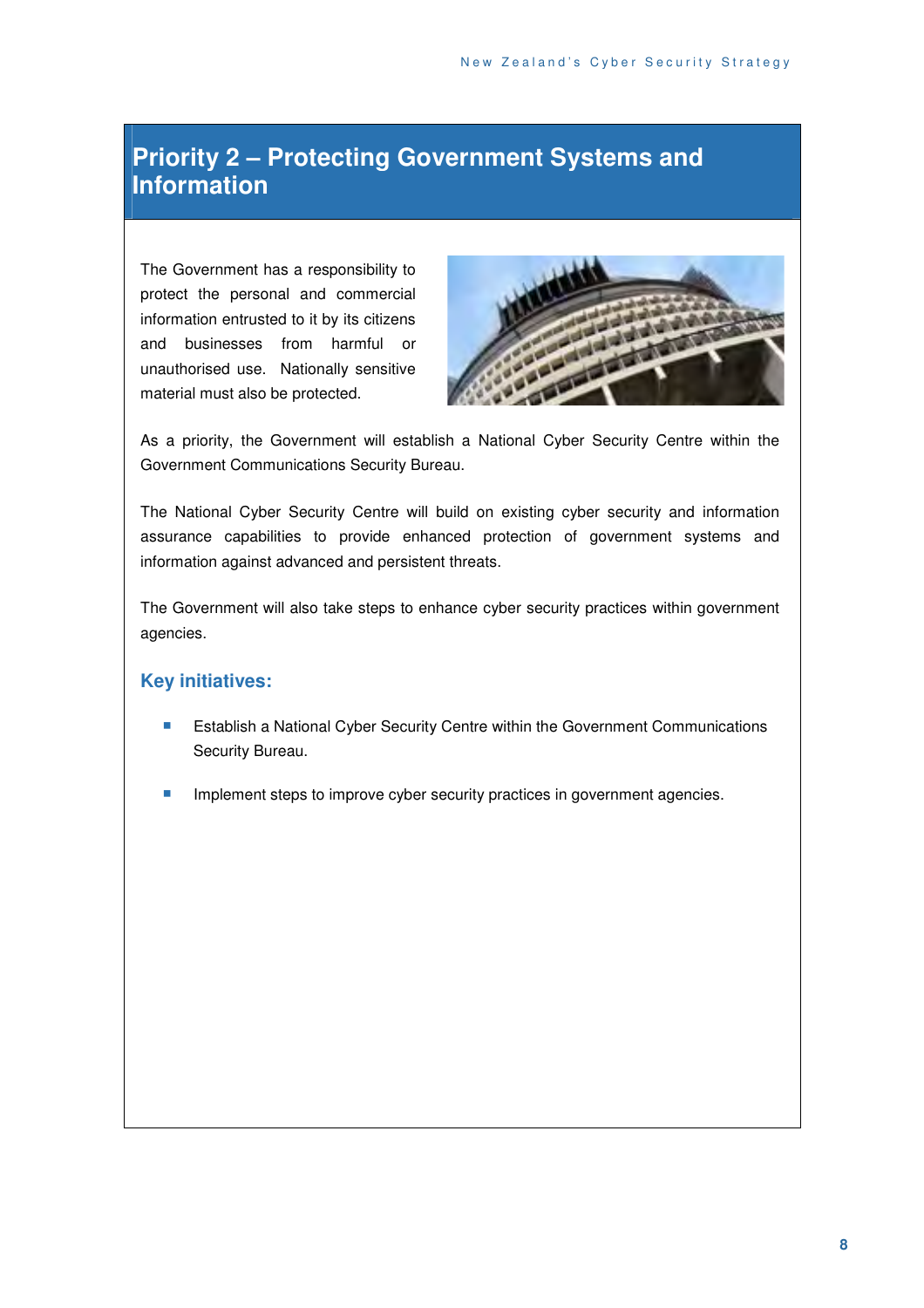# **Priority 3 – Incident Response and Planning**

In light of the global growth in significant cyber security incidents, emergency preparedness is increasingly important. The Government will revise its cyber incident response plan to ensure New Zealand is prepared to respond to the evolving and increasing cyber threats.

Through the establishment of a National Cyber Security Centre, the Government will build on New Zealand's existing cyber security capability to plan for and respond to cyber incidents. The National Cyber Security Centre will absorb the current functions of the Centre for Critical Infrastructure Protection (CCIP).

The preparedness of New Zealand businesses to respond to cyber attacks is critical to New Zealand's cyber resilience. As new and more sophisticated malware and attack tools are developed, it is increasingly important for businesses to have measures in place to identify, assess and respond to incidents and threats.



The Government will work with critical national infrastructure providers and other businesses to support them to further develop their cyber security responses. This will include assessing the need for a New Zealand Computer Emergency Response Team (CERT).

### **Key initiatives:**

- **Establish a National Cyber Security Centre, which will absorb the functions of the** CCIP.
- Revise the Government's national cyber incident response plan.
- **Expand work with industry, including critical national infrastructure providers and** businesses to support them to review their cyber security responses.

### **Longer-term initiatives:**

Work with interested parties to determine the need for a New Zealand CERT.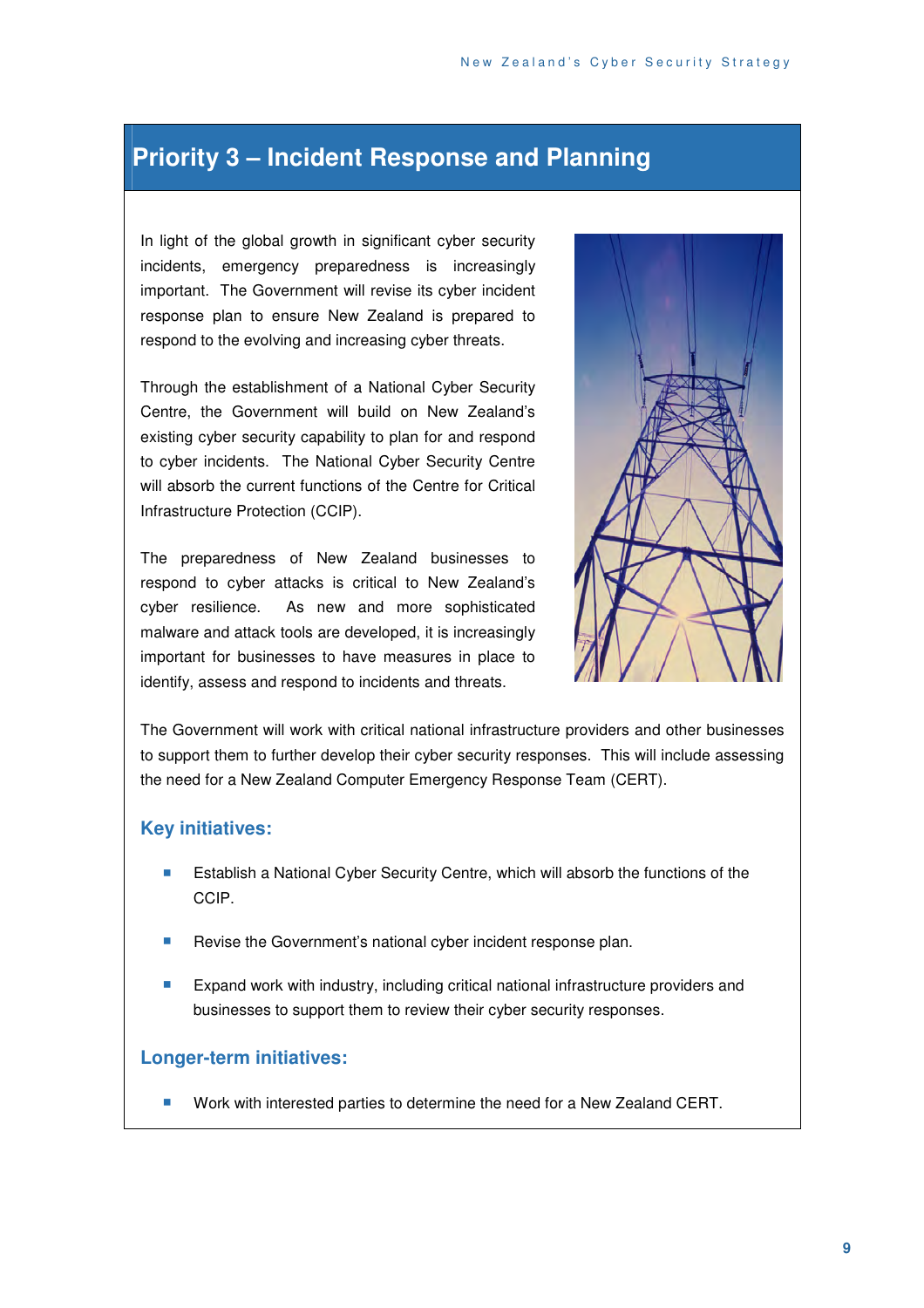### **Other Initiatives**

Research and development is a key component in improving New Zealand's response to cyber security threats. Increasingly, organisations are seeking to hire the services of people with specialist cyber security skills and knowledge.

The Government will work with industry, universities and other educational and training institutions to determine appropriate solutions for meeting the demand for cyber security qualifications, training and research and development.

The Government will also work with industry, academia, government agencies and other relevant organisations to explore further opportunities to enhance New Zealand's cyber security response.

Maintaining an appropriate legal environment and ensuring international cooperation on cyber crime is important. The Government is working with international partners to improve co-operation on cyber crime. As part of an all-of-government response to organised crime, the Government is considering New Zealand's alignment to the standards set out in the Council of Europe Convention on Cybercrime.



### **Longer-term initiatives:**

- **Work with educational and training institutions to determine an appropriate solution to** meet the need for cyber security professionals in New Zealand.
- **Work with international partners on initiatives to combat cyber crime and determine** New Zealand's alignment with the Council of Europe Convention on Cybercrime.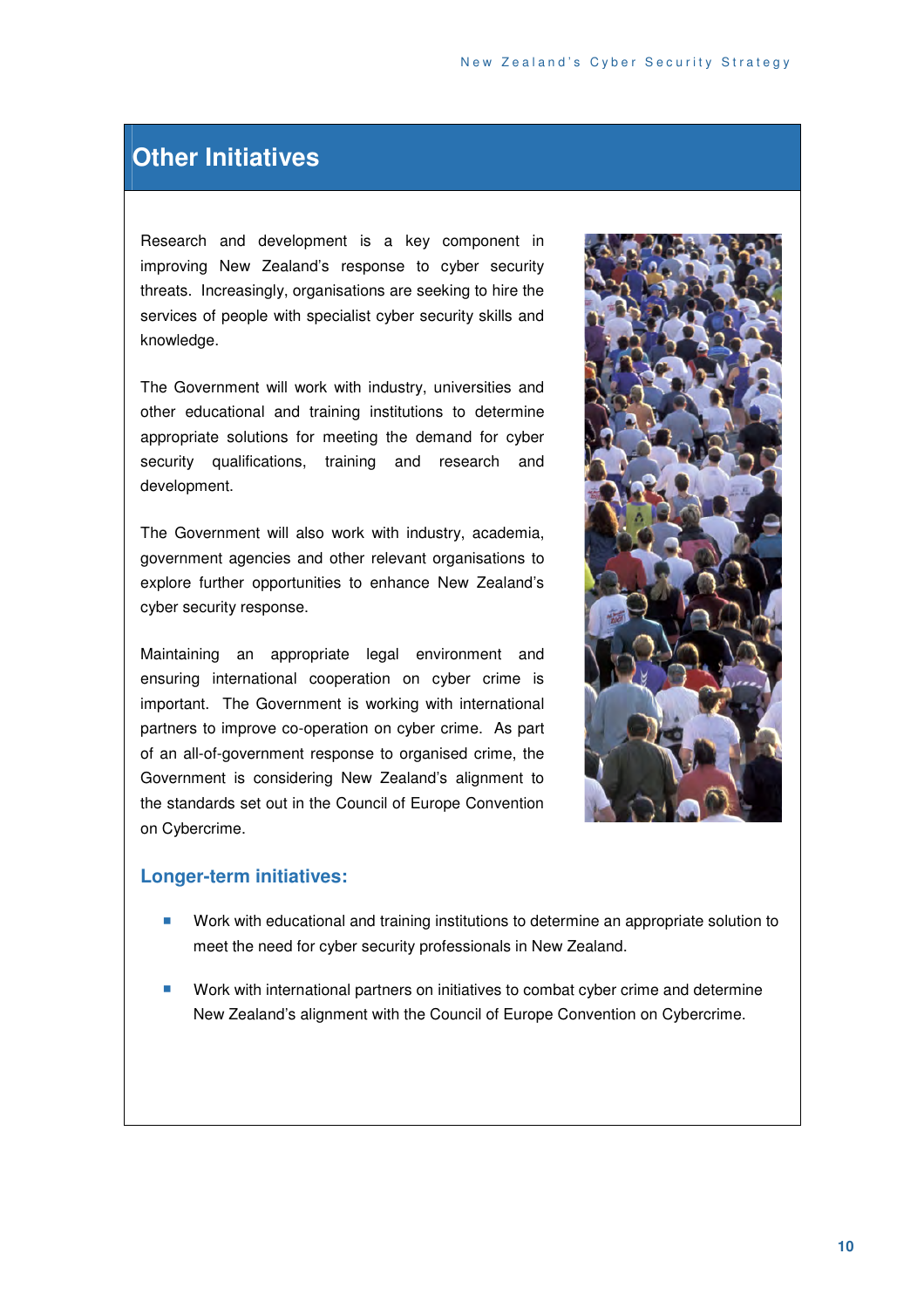# **Government and Partnering Organisations**



THE DEPARTMENT OF INTERNAL AFFAIRS

Te Tari Taiwhenua

### **Department of Internal Affairs**

– coordinates cross-government ICT initiatives and has units dedicated to addressing cyber issues such as spam and identity fraud.

www.dia.govt.nz



**Government Communications Security Bureau** – assists government agencies to protect their electronic information resources and communications systems.

www.gcsb.govt.nz

**Centre for Critical Infrastructure Protection** – supports critical national infrastructure providers to improve protection against cyber threats.

www.ccip.govt.nz

**NetSafe** – provides cyber safety advice to individuals, families, schools and businesses to promote safety online.

www.netsafe.org.nz

**New Zealand Police** – investigates and provides advice on electronic crime and computer related offending.

www.police.govt.nz

**Ministry of Consumer Affairs** – provides information and advice on how consumers can protect themselves and report scams.

www.consumeraffairs.govt.nz

**Ministry of Education** – supports NetSafe to provide cyber safety programmes for use in schools.

www.minedu.govt.nz

#### **Ministry of Foreign Affairs and Trade**

– New Zealand's voice overseas contributing to the security and well-being of all New Zealanders.

www.mfat.govt.nz

**The ORB** – a simple and secure way to report online incidents which may break New Zealand law or breach legislation.

www.theorb.org.nz

**New Zealand Security Intelligence Service** – provides advice to Government about matters relating to domestic security.

www.security.govt.nz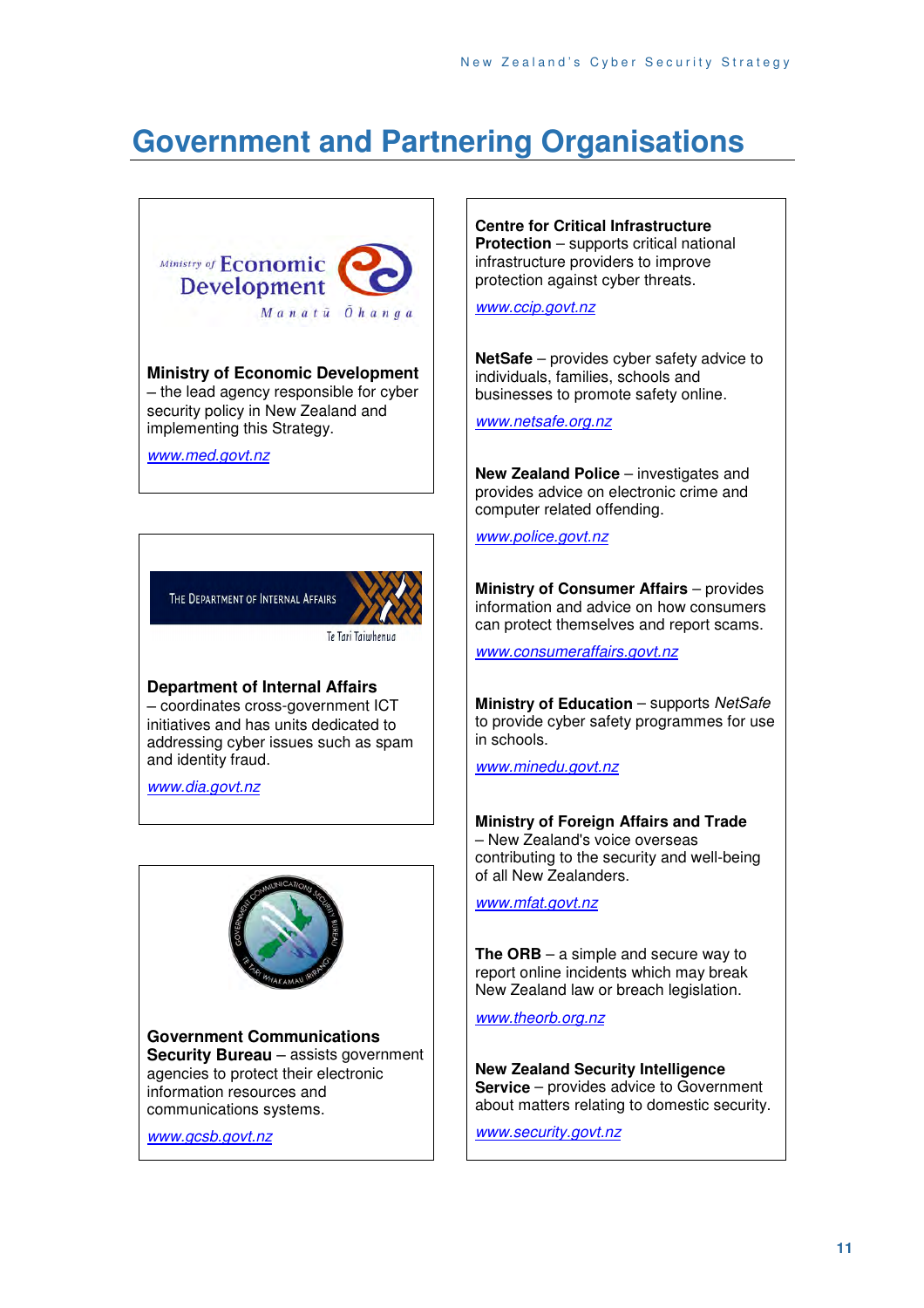# **Glossary of Terms**

#### **Botnet**

A network of compromised computers running malicious programmes under a command and control infrastructure.

### Computer Emergency Response Team (CERT)

Typically an operational team or centre that provides advice and mitigations against cyber attacks for businesses, government and individuals.

### Critical national infrastructure

A term used by governments to describe assets that are essential for the functioning of a society and economy (e.g. electricity generation, gas production, telecommunications, water supply etc.).

### Cyber attack

An attempt to undermine or compromise the function of a computer-based system, access information, or attempt to track the online movements of individuals without their permission.

#### Cyber crime (or computer crime)

Any crime where information and communications technology is:

- 1. used as a tool in the commission of an offence
- 2. the target of an offence
- 3. a storage device in the commission of an offence.

In New Zealand some of the most common examples of cyber crime include fraud, identity theft and organised crime.

### Cyber security

The practice of making the networks that constitute cyber space as secure as possible against intrusions, maintaining confidentiality, availability and integrity of information, detecting intrusions and incidents that do occur, and responding to and recovering from them.

### Cyber space

The global network of interdependent information technology infrastructures, telecommunications networks and computer processing systems in which online communication takes place.

#### **Hacking**

An attempt by an unauthorised person, whether successful or not, to access an information system, usually for malicious purposes.

### Identity Fraud

Any offence involving the misuse of a personal identity. The majority of identity crime is committed with the help of computers.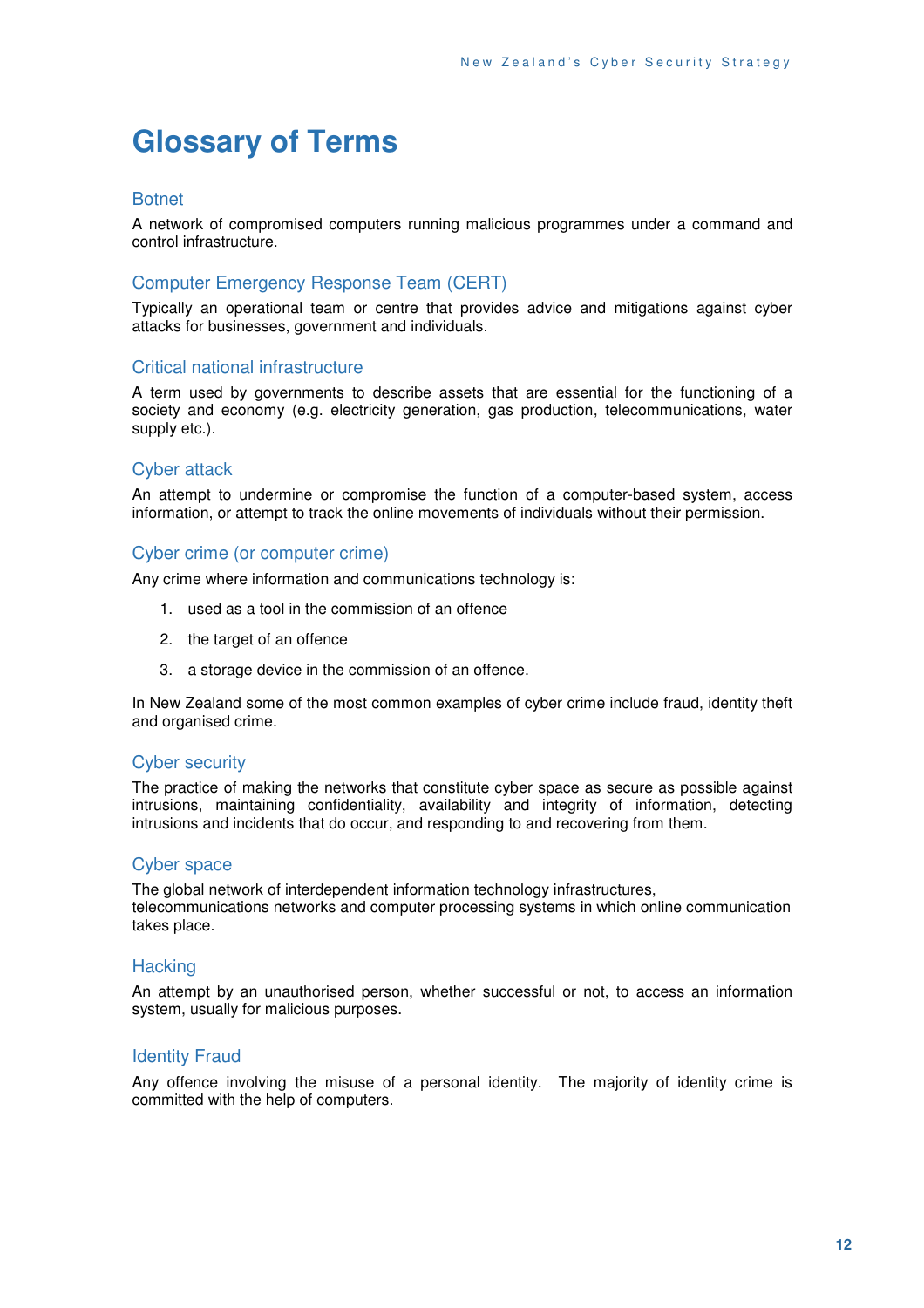### Intellectual Property

Includes a diverse range of commercially valuable assets including patents for new inventions, trade marks for marketing goods and services and copyright works like photographs, prototype drawings, literature and music. In business terms, intellectual property means that proprietary knowledge – a key component of business success – is protected.

### Internet Service Provider (ISP)

An organisation that provides access to the Internet, commonly using copper, wireless or fibre connections.

#### **Malware**

Malicious software or potentially unwanted software installed without informed user consent, generally covering a range of software programmes designed to attack, or prevent the intended use of information and communications networks.

### Phishing

A form of Internet fraud that aims to steal valuable information such as credit card details, user IDs and passwords by tricking the user into giving the attacker the confidential information.

#### **Scams**

Deceptive, uninvited contacts or promises designed to trick people into giving away their money or your personal information.

### Social engineering

The practice of obtaining otherwise secure information by tricking, exploiting human traits of trust and helpfulness, or manipulation of legitimate users.

### Spam

The use of electronic messaging systems (including most broadcast media, digital delivery systems) to send unsolicited bulk messages indiscriminately. The most widely recognised form of spam is email spam.

### **Trojan**

A computer program that disguises itself as a useful software application, whereas its true purpose is to carry out and run a hidden, harmful transmission of material across a network.

### Virus

A self-replicating program that spreads to other users by inserting copies of itself into other executable code or documents.

### **Glossary Sources:**

Centre for Critical Infrastructure Protection.

Intellectual Property Office of New Zealand.

New Zealand Police Electronic Crime Strategy to 2010.

Microsoft Security Intelligence Report – January to June 2009.

Ministry of Consumer Affairs – 2010.